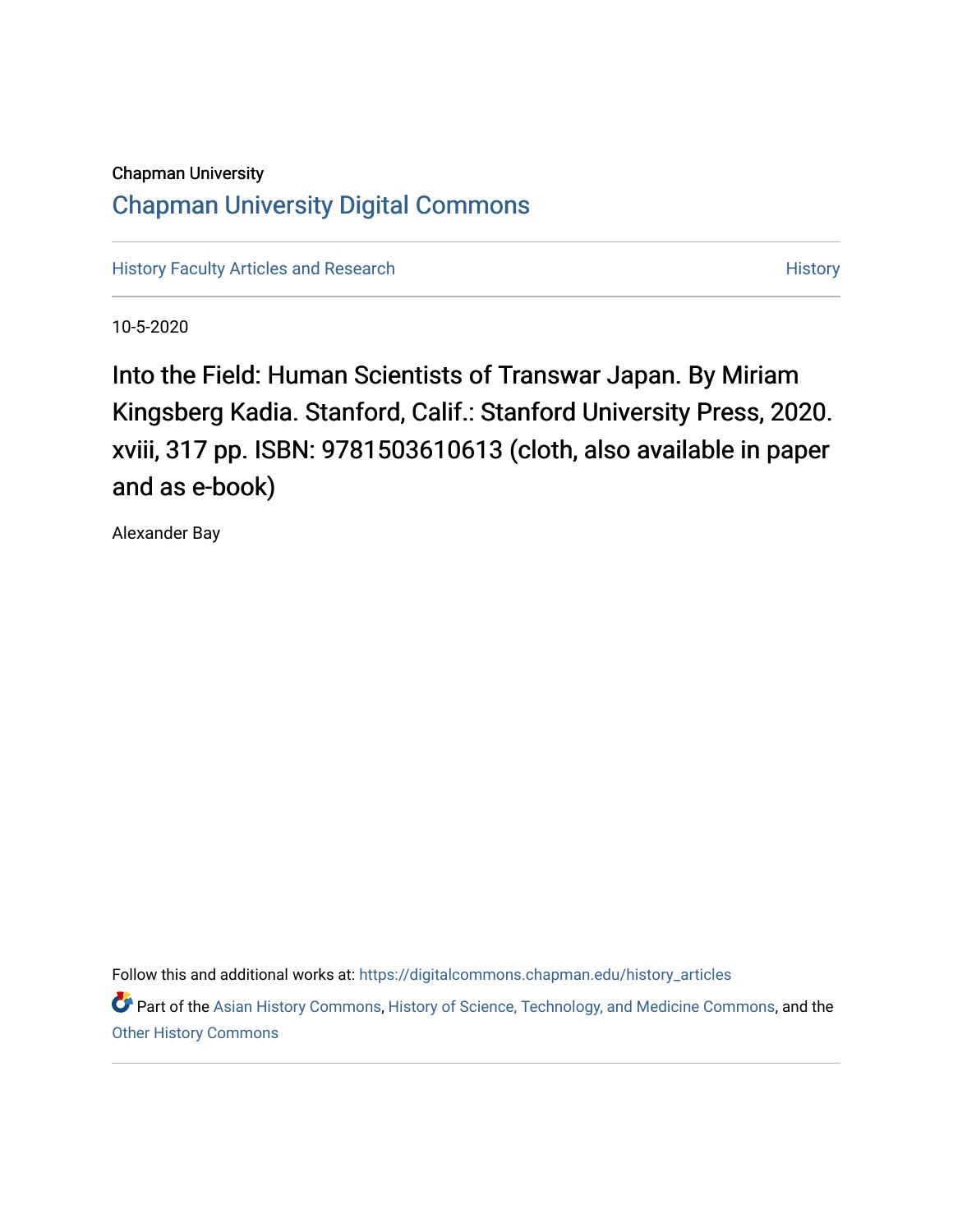# Into the Field: Human Scientists of Transwar Japan. By Miriam Kingsberg Kadia. Stanford, Calif.: Stanford University Press, 2020. xviii, 317 pp. ISBN: 9781503610613 (cloth, also available in paper and as e-book)

#### **Comments**

This material has been published in The Journal of Asian Studies, volume 79, issue 3, in 2020. This version is free to view and download for personal use only. Not for re-distribution, re-sale or use in derivative works. © insert copyright holder.

## Creative Commons License



This work is licensed under a [Creative Commons Attribution-Noncommercial-No Derivative Works 4.0](https://creativecommons.org/licenses/by-nc-nd/4.0/) [License](https://creativecommons.org/licenses/by-nc-nd/4.0/).

Copyright Cambridge University Press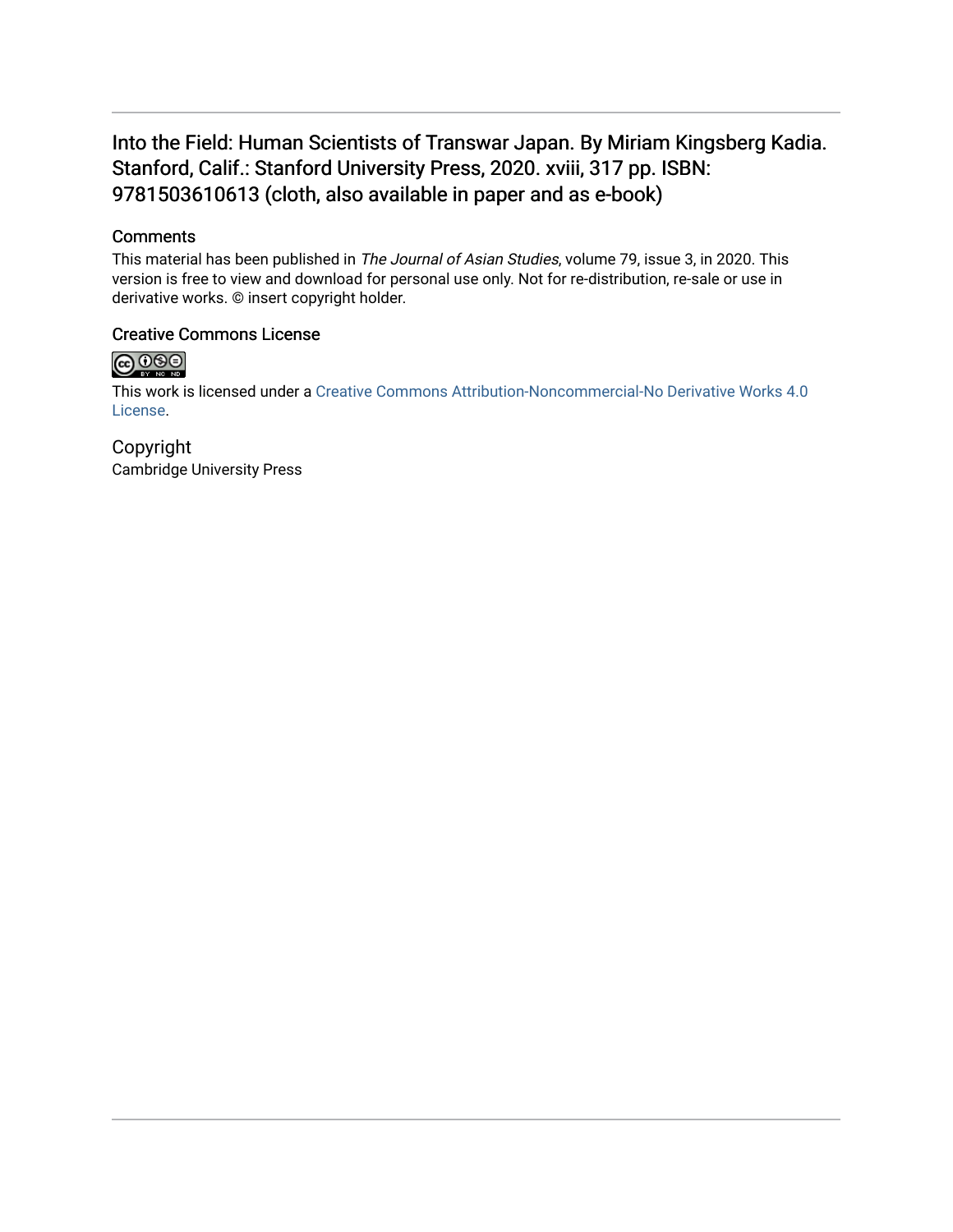### *Into the Field: Human Scientists of Transwar Japan.* By MIRIAM KINGSBERG KADIA. Stanford: Stanford University Press, 2020. xviii, 317 pp. ISBN: 978-1-5036-1061-3.

In a thoroughly researched and original work, Miriam Kingsberg Kadia makes a substantial contribution to the field with her biography of the ethnographer Izumi Seiichi. The genre of biography in Anglophone Japanese history has been neglected after the cultural turn, and this monograph is especially welcome in the East Asian science studies field because we know little about the career trajectories of the academics, scientists, and technocrats we often study.

According to Kingsberg Kadia, US Occupation authorities encountered their Japanese counterparts in the late 1940s and noted that they were "men of one age." They had been born in the early  $20<sup>th</sup>$  century, attended university together, served the Empire during the Fifteen Years War, and were at the height of their careers. *Into the Field* focuses on the most influential representative of "men of one age," Izumi Seiichi. Izumi maintained a professional and international network of friends and colleagues, his work was highly respected around the world, and his research projects were always structured to put Japan in conversation with and become a leader in Western academia. *Into the Field* argues that Izumi and other Japanese human scientists believed that the production of objective knowledge should serve state and society. Izumi's wartime ethnographic fieldwork, a combination of anthropological and folklore studies into lifestyle, religion, and family relationships, was carried out to support the values of Japan's pan-Asianism and the Greater East Asia Co-Prosperity Sphere, and after the war, similar fieldwork was a way to contribute to the Cold War values of freedom, democracy, and capitalism.

Izumi did his ethnographic training at Keijō Imperial University at a time when Japanese social and human scientists were turning Korea and its people into an object of knowledge for colonial rule. Ōtaka Tomoo, a Keijō Imperial University professor took Izumi along with a team into Mongolia in 1938 to collect ethnographic data, claiming that, "We scholars are humble troops in the culture war on the Asian continent." (44) The Mongolian expedition created the pattern for subsequent team fieldwork throughout the wartime empire. In 1943, Izumi led his own expedition for the Empire to New Guinea where he catalogued flora and fauna that, he wrote, "our troops must defend." (59)

Some of the data that Izumi's team collected concerned the Biak people in Melanesia. This was soon used by the Imperial Navy to forcefully conscript the islanders into service, and subsequent resistance led to their massacre. Kingsberg Kadia calls this "an almost unknown imperial crime against humanity." (61-62) Izumi never, even later in life, commented on how his research was used by the Empire to exploit or even murder the people he studied.

During the American Occupation, Japan was enfolded into US strategic Cold War planning and the production of objective knowledge was transformed into the foundations of democracy, capitalism, and peace in Japan and East Asia. One of Izumi's first projects after the war was to study the Japanese diaspora in Brazil. In the immediate postwar period, deadly clashes erupted within the émigré population in Brazil between those who accepted Japan's surrender and those who refused to concede defeat. Izumi, funded by UNESCO, went to Brazil to study this violence through the lens of assimilation. He was the first Japanese researcher to study the Japanese diaspora after World War II. Izumi's fieldwork revealed that those who intended on permanent